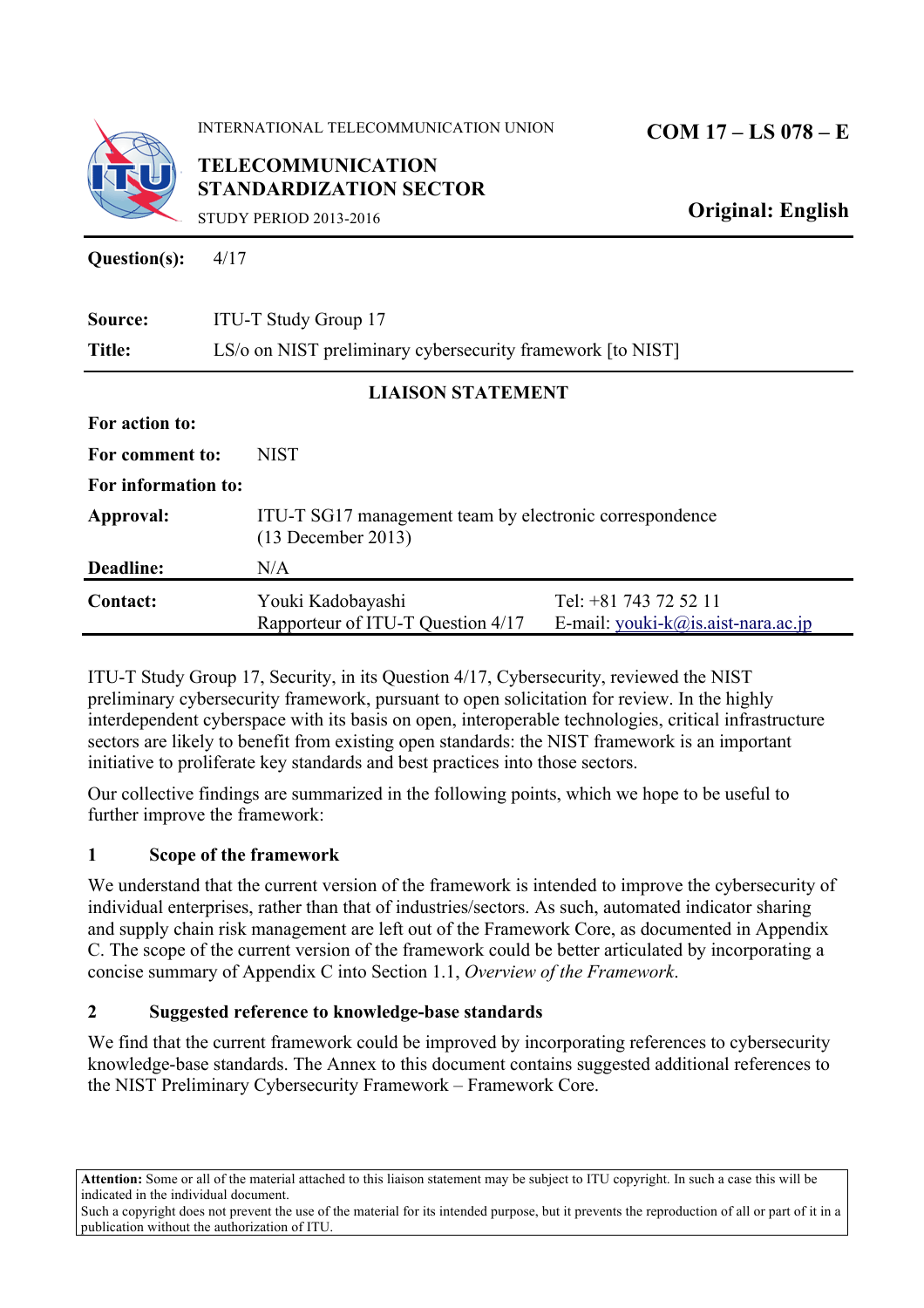#### COM 17 – LS 078 – E

 management alone – without awareness of cybersecurity knowledge bases and enumeration standards – may not facilitate precise estimation of cybersecurity risks or communication about As indicated in the clause 2.1 of the Framework, the Framework Core is not a checklist of activities to perform; however, it is our understanding that traditional process-centric approach of risk risks amongst organizations.

As cybersecurity risks can exhibit high degree of volatility due to variety of factors such as vulnerability discovery as well as cascading effects across systems, it is important to understand the fundamentally different nature of the risk from both business and management perspectives. As such, awareness of cybersecurity knowledge bases and enumeration standards are crucial.

In accordance with the cooperative agreements between NIST and ITU-T, we are looking forward to further our continuing collaboration.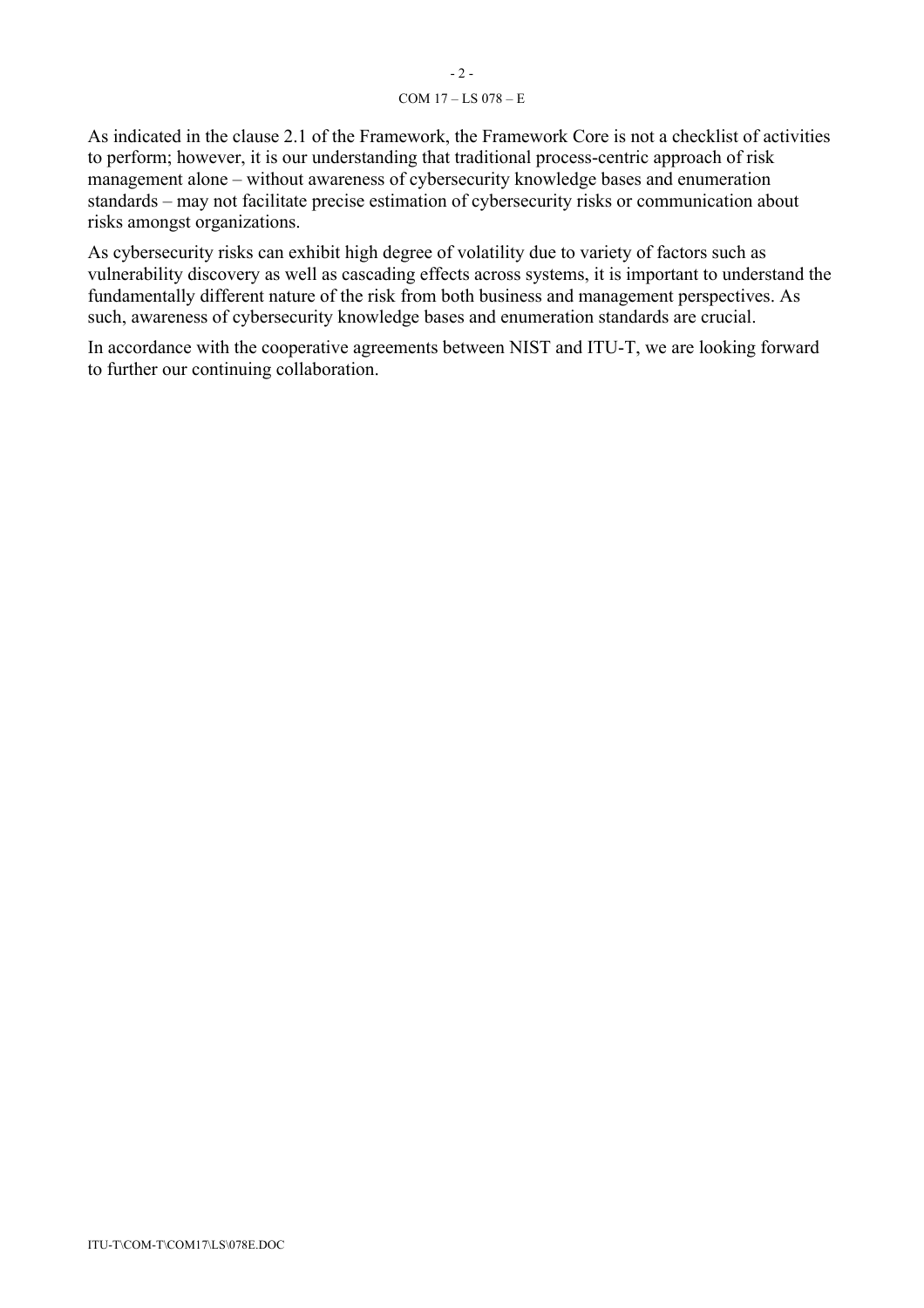## - 3 - COM 17 – LS 078 – E

### **Annex**

#### **Suggested additional references to NIST Preliminary Cybersecurity Framework – Framework Core.**

| <b>Subcategory</b>                                                                                                                                           | <b>Informative References</b>                                                                                                                                                  | <b>Suggested Additional</b><br><b>References</b>             |
|--------------------------------------------------------------------------------------------------------------------------------------------------------------|--------------------------------------------------------------------------------------------------------------------------------------------------------------------------------|--------------------------------------------------------------|
| <b>ID.AM-1:</b> Physical devices<br>and systems within the<br>organization are<br>inventoried                                                                | $\cdot$ ISA 99.02.01 4.2.3.4<br>• COBIT BAI03.04, BAI09.01, BAI09,<br><b>BAI09.05</b><br>• ISO/IEC 27001 A.7.1.1, A.7.1.2<br>• NIST SP 800-53 Rev. 4 CM-8<br><b>• CCS CSC1</b> |                                                              |
| <b>ID.AM-2:</b> Software<br>platforms and applications<br>within the organization are<br>inventoried                                                         | $\cdot$ ISA 99.02.01 4.2.3.4<br>• COBIT BAI03.04, BAI09.01, BAI09,<br><b>BAI09.05</b><br>• ISO/IEC 27001 A.7.1.1, A.7.1.2<br>• NIST SP 800-53 Rev. 4 CM-8<br>• CCS CSC 2       | CPE (Rec. ITU-T X.1528 --<br>Common platform<br>enumeration) |
| <b>ID.AM-3:</b> The<br>organizational<br>communication and data<br>flow is mapped                                                                            | $\cdot$ ISA 99.02.01 4.2.3.4<br>• COBIT DSS05.02<br>• ISO/IEC 27001 A.7.1.1<br>• NIST SP 800-53 Rev. 4 CA-3, CM-8, CA-9<br>$\cdot$ CCS CSC 1                                   |                                                              |
| <b>ID.AM-4:</b> External<br>information systems are<br>mapped and catalogued                                                                                 | • NIST SP 500-291 3, 4<br>• NIST SP 800-53 Rev. 4 AC-20, SA-9                                                                                                                  |                                                              |
| <b>ID.AM-5:</b> Resources are<br>prioritized based on the<br>classification / criticality /<br>business value of<br>hardware, devices, data,<br>and software | $\cdot$ ISA 99.02.01 4.2.3.6<br>• COBIT APO03.03, APO03.04, BAI09.02<br>• NIST SP 800-53 Rev. 4 RA-2, CP-2<br>• NIST SP 800-34 Rev 1<br>• ISO/IEC 27001 A.7.2.1                |                                                              |
| <b>ID.AM-6:</b> Workforce roles<br>and responsibilities for<br>business functions,<br>including cybersecurity,<br>are established                            | $\cdot$ ISA 99.02.01 4.3.2.3.3<br>• COBIT APO01.02, BAI01.12, DSS06.03<br>• ISO/IEC 27001 A.8.1.1<br>• NIST SP 800-53 Rev. 4 CP-2, PM-11<br>• NIST SP 800-34 Rev 1             |                                                              |
| ID.BE-1: The<br>organization's role in the<br>supply chain and is<br>identified and<br>communicated                                                          | • COBIT APO08.01, APO08.02, APO08.03,<br>APO08.04, APO08.05, APO10.03, DSS01.02<br>• ISO/IEC 27001 A.10.2<br>• NIST SP 800-53 Rev. 4 CP-2                                      |                                                              |
| ID.BE-2: The<br>organization's place in<br>critical infrastructure and<br>their industry ecosystem is<br>identified and<br>communicated                      | • COBIT APO02.06, APO03.01<br>• NIST SP 800-53 Rev. 4 PM-8                                                                                                                     |                                                              |
| <b>ID.BE-3:</b> Priorities for<br>organizational mission,<br>objectives, and activities<br>are established                                                   | $\cdot$ ISA 99.02.01 4.2.2.1, 4.2.3.6<br>• COBIT APO02.01, APO02.06, APO03.01<br>• NIST SP 800-53 Rev. 4 PM-11                                                                 |                                                              |
| <b>ID.BE-4:</b> Dependencies<br>and critical functions for<br>delivery of critical services<br>are established                                               | • COBIT DSS01.03<br>• ISO/IEC 27001 9.2.2<br>• NIST SP 800-53 Rev 4 CP-8, PE-9, PE-10,<br>PE-11, PE-12, PE-14, PM-8                                                            |                                                              |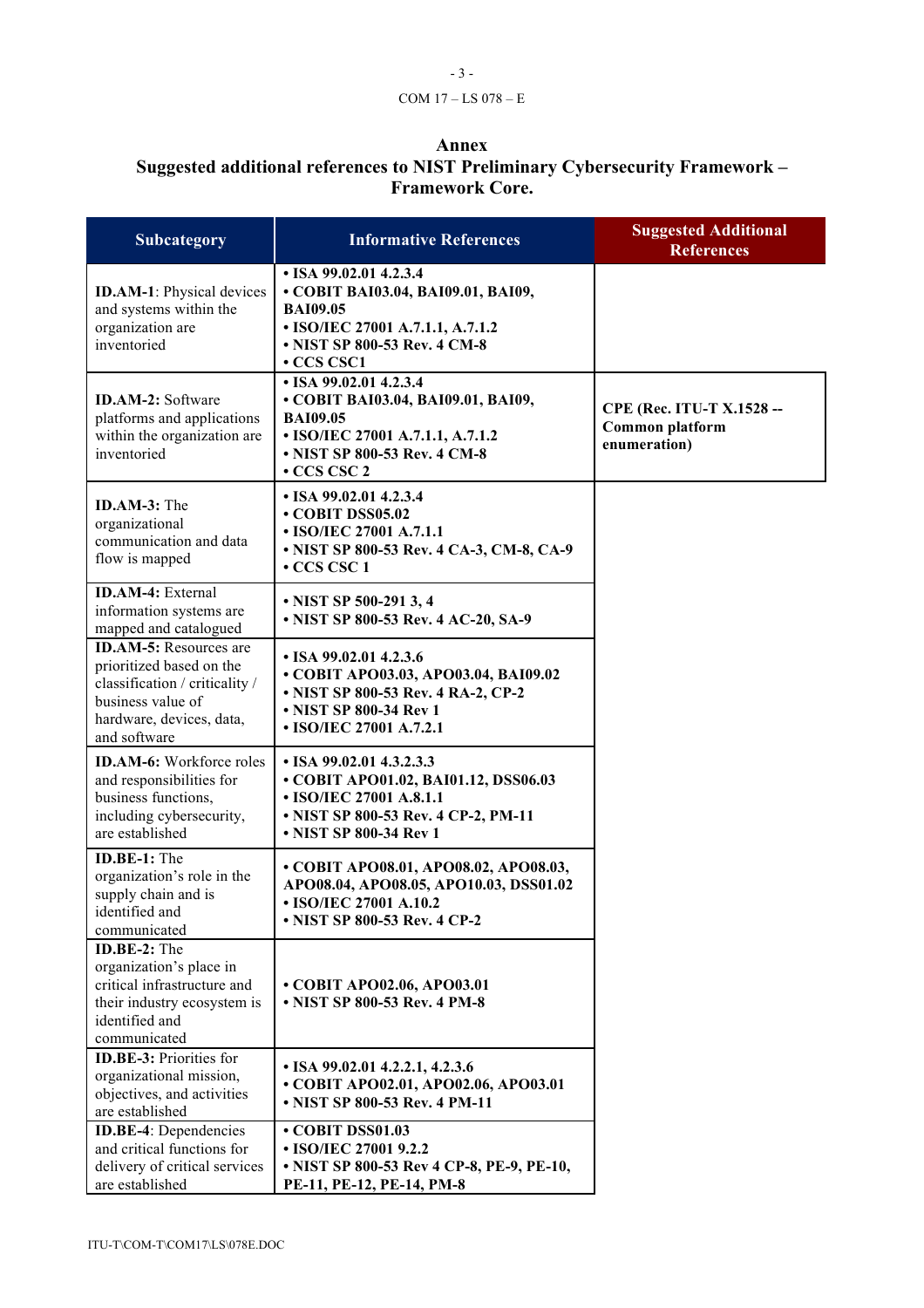## - 4 - COM 17 – LS 078 – E

| Subcategory                                                                                                                                                      | <b>Informative References</b>                                                                                                                                                                                                  | <b>Suggested Additional</b><br><b>References</b>                                               |
|------------------------------------------------------------------------------------------------------------------------------------------------------------------|--------------------------------------------------------------------------------------------------------------------------------------------------------------------------------------------------------------------------------|------------------------------------------------------------------------------------------------|
| <b>ID.BE-5</b> : Resilience<br>requirements to support<br>delivery of critical services<br>are established                                                       | • NIST SP 800-53 Rev. 4 CP-2, SA-14                                                                                                                                                                                            |                                                                                                |
| <b>ID.GV-1:</b> Organizational<br>information security policy<br>is established                                                                                  | $\cdot$ ISA 99.02.01 4.3.2.6<br>• COBIT APO01.03, EA01.01<br>• ISO/IEC 27001 A.6.1.1<br>• NIST SP 800-53 Rev. 4 -1 controls from all<br>families (except PM-1)                                                                 |                                                                                                |
| ID.GV-2: Information<br>security roles &<br>responsibility are<br>coordinated and aligned                                                                        | • ISA 99.02.01 4.3.2.3.3<br>• ISO/IEC 27001 A.6.1.3<br>• NIST SP 800-53 Rev. 4 AC-21, PM-1, PS-7                                                                                                                               |                                                                                                |
| ID.GV-3: Legal and<br>regulatory requirements<br>regarding cybersecurity,<br>including privacy and civil<br>liberties obligations, are<br>understood and managed | • ISA 99.02.01 4.4.3.7<br>• COBIT MEA03.01, MEA03.04<br>• ISO/IEC 27001 A.15.1.1<br>• NIST SP 800-53 Rev. 4 -1 controls from all<br>families (except PM-1)                                                                     |                                                                                                |
| <b>ID.GV-4:</b> Governance and<br>risk management processes<br>address cybersecurity risks                                                                       | • NIST SP 800-53 Rev. 4 PM-9, PM-11                                                                                                                                                                                            |                                                                                                |
| <b>ID.RA-1: Asset</b><br>vulnerabilities are<br>identified and documented                                                                                        | • ISA 99.02.01 4.2.3, 4.2.3.7, 4.2.3.9, 4.2.3.12<br>• COBIT APO12.01, APO12.02, APO12.03,<br>APO12.04<br>• ISO/IEC 27001 A.6.2.1, A.6.2.2, A.6.2.3<br><b>• CCS CSC4</b><br>• NIST SP 800-53 Rev. 4 CA-2, RA-3, RA-5,<br>$SI-5$ | <b>CVE (Rec. ITU-T X.1520 --</b><br>Common vulnerabilities and<br>exposures)                   |
| <b>ID.RA-2:</b> Threat and<br>vulnerability information is<br>received from information<br>sharing forums and sources                                            | $\cdot$ ISA 99.02.01 4.2.3, 4.2.3.9, 4.2.3.12<br>• ISO/IEC 27001 A.13.1.2<br>• NIST SP 800-53 Rev. 4 PM-15, PM-16, SI-5                                                                                                        | CAPEC (Rec. ITU-T X.1544 --<br>Common attack pattern<br>enumeration and classification)        |
| <b>ID.RA-3:</b> Threats to<br>organizational assets are<br>identified and documented                                                                             | • ISA 99.02.01 4.2.3, 4.2.3.9, 4.2.3.12<br>• COBIT APO12.01, APO12.02, APO12.03,<br>APO12.04<br>• NIST SP 800-53 Rev. 4 RA-3, SI-5, PM-16                                                                                      | <b>CAPEC (Rec. ITU-T X.1544 --</b><br>Common attack pattern<br>enumeration and classification) |
| <b>ID.RA-4: Potential</b><br>impacts are analyzed                                                                                                                | $\cdot$ ISA 99.02.01 4.2.3, 4.2.3.9, 4.2.3.12<br>• NIST SP 800-53 Rev. 4 RA-3                                                                                                                                                  | <b>CVSS (Rec. ITU-T X.1521 --</b><br><b>Common vulnerability scoring</b><br>system)            |
| <b>ID.RA-5</b> : Risk responses<br>are identified                                                                                                                | • NIST SP 800-53 Rev. 4 PM-9                                                                                                                                                                                                   |                                                                                                |
| <b>ID.RM-1: Risk</b><br>management processes are<br>managed and agreed to                                                                                        | $\cdot$ ISA 99.02.01 4.3.4.2<br>• COBIT APO12.04, APO12.05, APO13.02,<br>BAI02.03, BAI04.02<br>• NIST SP 800-53 Rev. 4 PM-9<br>• NIST SP 800-39                                                                                |                                                                                                |
| <b>ID.RM-2:</b> Organizational<br>risk tolerance is<br>determined and clearly<br>expressed                                                                       | • ISA 99.02.01 4.3.2.6.5<br>• COBIT APO10.04, APO10.05, APO12.06<br>• NIST SP 800-53 Rev. 4 PM-9<br>• NIST SP 800-39                                                                                                           |                                                                                                |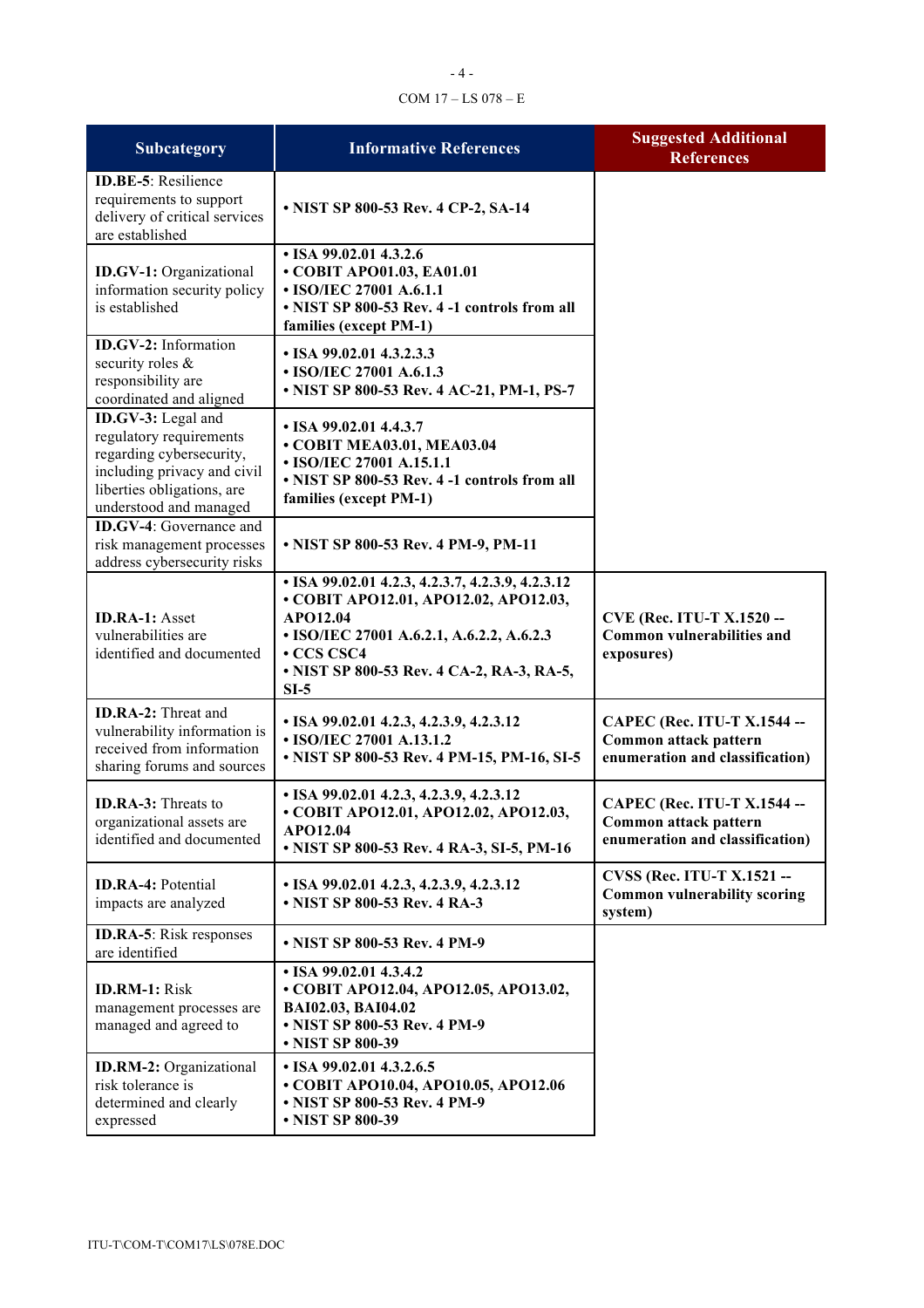#### COM 17 – LS 078 – E

| Subcategory                                                                                                                                                          | <b>Informative References</b>                                                                                                                                                      | <b>Suggested Additional</b><br><b>References</b> |
|----------------------------------------------------------------------------------------------------------------------------------------------------------------------|------------------------------------------------------------------------------------------------------------------------------------------------------------------------------------|--------------------------------------------------|
| ID.RM-3: The<br>organization's<br>determination of risk<br>tolerance is informed by<br>their role in critical<br>infrastructure and sector<br>specific risk analysis | • NIST SP 800-53 Rev. 4 PM-8, PM-9, PM-11                                                                                                                                          |                                                  |
| PR.AC-1: Identities and<br>credentials are managed<br>for authorized devices and<br>users                                                                            | • ISA 99.02.01 4.3.3.5.1<br>• COBIT DSS05.04, DSS06.03<br>• ISO/IEC 27001 A.11<br>• NIST SP 800-53 Rev. 4 AC-2, AC-5, AC-6,<br><b>IA Family</b><br>$\cdot$ CCS CSC 16              |                                                  |
| <b>PR.AC-2:</b> Physical access<br>to resources is managed<br>and secured                                                                                            | • ISA 99.02.01 4.3.3.3.2, 4.3.3.3.8<br>• COBIT DSS01.04, DSS05.05<br>• ISO/IEC 27001 A.9.1, A.9.2, A.11.4, A.11.6<br>• NIST SP 800-53 Rev 4 PE-2, PE-3, PE-4,<br><b>PE-6, PE-9</b> |                                                  |
| <b>PR.AC-3:</b> Remote access<br>is managed                                                                                                                          | • ISA 99.02.01 4.3.3.6.6<br>• COBIT APO13.01, DSS01.04, DSS05.03<br>• ISO/IEC 27001 A.11.4, A.11.7<br>• NIST SP 800-53 Rev. 4 AC 17, AC-19, AC-<br>20                              |                                                  |
| PR.AC-4: Access<br>permissions are managed                                                                                                                           | • ISA 99.02.01 4.3.3.7.3<br>• ISO/IEC 27001 A.11.1.1<br>• NIST SP 800-53 Rev. 4 AC-3, AC-4, AC-6,<br>$AC-16$<br>$\cdot$ CCS CSC 12, 15                                             |                                                  |
| PR.AC-5: Network<br>integrity is protected                                                                                                                           | • ISA 99.02.01 4.3.3.4<br>• ISO/IEC 27001 A.10.1.4, A.11.4.5<br>• NIST SP 800-53 Rev 4 AC-4                                                                                        |                                                  |
| <b>PR.AT-1:</b> General users<br>are informed and trained                                                                                                            | $\cdot$ ISA 99.02.01 4.3.2.4.2<br>• COBIT APO07.03, BAI05.07<br>• ISO/IEC 27001 A.8.2.2<br>• NIST SP 800-53 Rev. 4 AT-2<br>$\cdot$ CCS CSC 9                                       |                                                  |
| <b>PR.AT-2:</b> Privileged users<br>understand roles &<br>responsibilities                                                                                           | $\cdot$ ISA 99.02.01 4.3.2.4.2, 4.3.2.4.3<br>$\cdot$ COBIT APO07.02<br>• ISO/IEC 27001 A.8.2.2<br>• NIST SP 800-53 Rev. 4 AT-3<br>• CCS CSC 9                                      |                                                  |
| PR.AT-3: Third-party<br>stakeholders (suppliers,<br>customers, partners)<br>understand roles &<br>responsibilities                                                   | $\cdot$ ISA 99.02.01 4.3.2.4.2<br>• COBIT APO07.03, APO10.04, APO10.05<br>• ISO/IEC 27001 A.8.2.2<br>• NIST SP 800-53 Rev. 4 AT-3<br>$\cdot$ CCS CSC 9                             |                                                  |
| PR.AT-4: Senior<br>executives understand<br>roles & responsibilities                                                                                                 | $\cdot$ ISA 99.02.01 4.3.2.4.2<br>• COBIT APO07.03<br>• ISO/IEC 27001 A.8.2.2<br>• NIST SP 800-53 Rev. 4 AT-3<br>• CCS CSC 9                                                       |                                                  |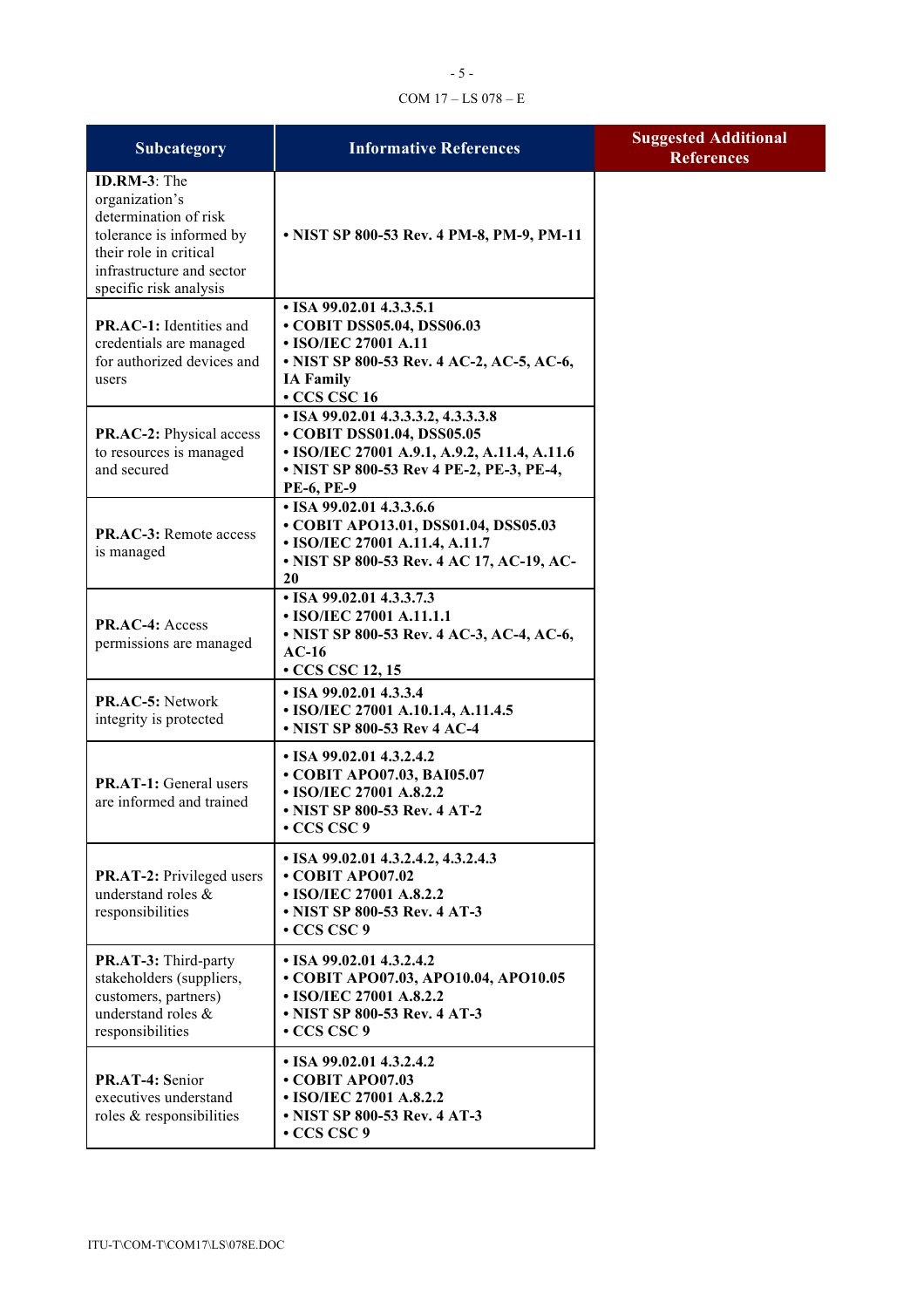# - 6 - COM 17 – LS 078 – E

| <b>Subcategory</b>                                                                                                   | <b>Informative References</b>                                                                                                                                                                          | <b>Suggested Additional</b><br><b>References</b> |
|----------------------------------------------------------------------------------------------------------------------|--------------------------------------------------------------------------------------------------------------------------------------------------------------------------------------------------------|--------------------------------------------------|
| PR.AT-5: Physical and<br>information security<br>personnel understand roles<br>& responsibilities                    | $\cdot$ ISA 99.02.01 4.3.2.4.2<br>• COBIT APO07.03<br>• ISO/IEC 27001 A.8.2.2<br>• NIST SP 800-53 Rev. 4 AT-3<br>$\cdot$ CCS CSC 9                                                                     |                                                  |
| <b>PR.DS-1:</b> Data-at-rest is<br>protected                                                                         | • COBIT APO01.06, BAI02.01, BAI06.01,<br><b>DSS06.06</b><br>• ISO/IEC 27001 A.15.1.3, A.15.1.4<br>• CCS CSC 17<br>• NIST SP 800-53 Rev 4 SC-28                                                         |                                                  |
| PR.DS-2: Data-in-motion<br>is secured                                                                                | • COBIT APO01.06, BAI02.01, BAI06.01,<br><b>DSS06.06</b><br>• ISO/IEC 27001 A.10.8.3<br>• NIST SP 800-53 Rev. 4 SC-8<br>$\cdot$ CCS CSC 17                                                             |                                                  |
| PR.DS-3: Assets are<br>formally managed<br>throughout removal,<br>transfers, and disposition                         | $\cdot$ COBIT BAI09.03<br>• ISO/IEC 27001 A.9.2.7, A.10.7.2<br>• NIST SP 800-53 Rev 4 PE-16, MP-6, DM-2                                                                                                |                                                  |
| PR.DS-4: Adequate<br>capacity to ensure<br>availability is maintained                                                | $\cdot$ COBIT APO13.01<br>• ISO/IEC 27001 A.10.3.1<br>• NIST SP 800-53 Rev 4 CP-2, SC-5                                                                                                                |                                                  |
| <b>PR.DS-5:</b> There is<br>protection against data<br>leaks                                                         | • COBIT APO01.06<br>• ISO/IEC 27001 A.12.5.4<br>$\cdot$ CCS CSC 17<br>• NIST SP 800-53 Rev 4 AC-4, PE-19, SC-13,<br>SI-4, SC-7, SC-8, SC-31, AC-5, AC-6, PS-6                                          |                                                  |
| PR.DS-6: Intellectual<br>property is protected                                                                       | • COBIT APO01.03, APO10.02, APO10.04,<br><b>MEA03.01</b>                                                                                                                                               |                                                  |
| PR.DS-7: Unnecessary<br>assets are eliminated                                                                        | • COBIT BAI06.01, BAI01.10<br>• ISO/IEC 27001 A.10.1.3<br>• NIST SP 800-53 Rev. 4 AC-5, AC-6                                                                                                           |                                                  |
| <b>PR.DS-8:</b> Separate testing<br>environments are used in<br>system development                                   | • COBIT BAI07.04<br>• ISO/IEC 27001 A.10.1.4<br>• NIST SP 800-53 Rev. 4 CM-2                                                                                                                           |                                                  |
| PR.DS-9: Privacy of<br>individuals and personally<br>identifiable information<br>(PII) is protected                  | • COBIT BAI07.04, DSS06.03, MEA03.01<br>• ISO/IEC 27001 A.15.1.3<br>• NIST SP 800-53 Rev 4, Appendix J                                                                                                 |                                                  |
| PR.IP-1: A baseline<br>configuration of<br>information<br>technology/operational<br>technology systems is<br>created | $\cdot$ ISA 99.02.01 4.3.4.3.2, 4.3.4.3.3<br>• COBIT BAI10.01, BAI10.02, BAI10.03,<br><b>BAI10.05</b><br>• NIST SP 800-53 Rev. 4 CM-2, CM-3, CM-4,<br>CM-5, CM-7, CM-9, SA-10<br>$\cdot$ CCS CSC 3, 10 |                                                  |
| PR.IP-2: A System<br>Development Life Cycle to<br>manage systems is<br>implemented                                   | • ISA 99.02.01 4.3.4.3.3<br>• COBIT APO13.01<br>• ISO/IEC 27001 A.12.5.5<br>• NIST SP 800-53 Rev 4 SA-3, SA-4, SA-8,<br>SA-10, SA-11, SA-15, SA-17, PL-8<br>• CCS CSC 6                                |                                                  |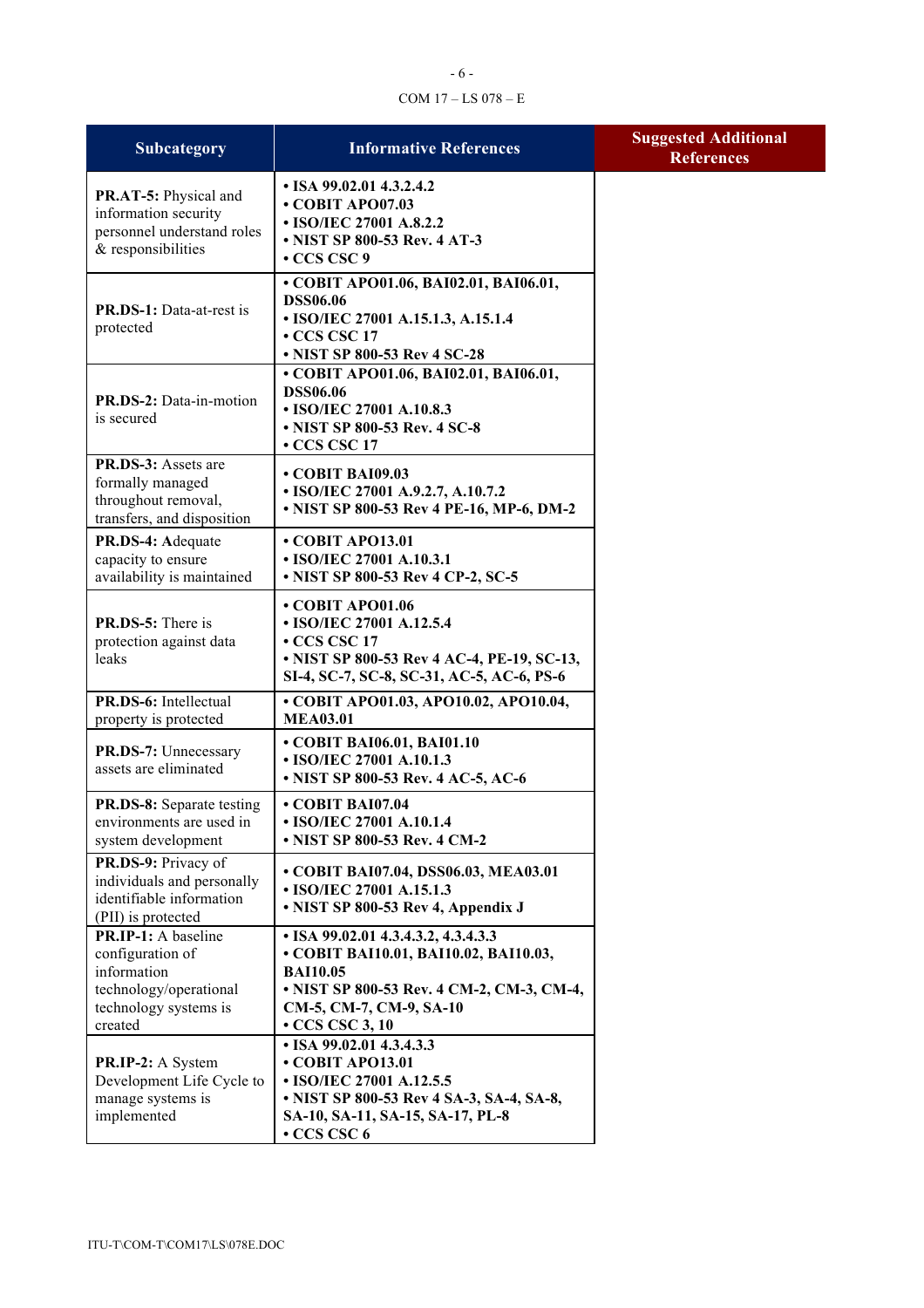# - 7 - COM 17 – LS 078 – E

| Subcategory                                                                                                                                                                                                                                               | <b>Informative References</b>                                                                                                                      | <b>Suggested Additional</b><br><b>References</b> |
|-----------------------------------------------------------------------------------------------------------------------------------------------------------------------------------------------------------------------------------------------------------|----------------------------------------------------------------------------------------------------------------------------------------------------|--------------------------------------------------|
| PR.IP-3: Configuration<br>change control processes<br>are in place                                                                                                                                                                                        | • ISA 99.02.01 4.3.4.3.2, 4.3.4.3.3<br>• COBIT BAI06.01, BAI01.06<br>• ISO/IEC 27001 A.10.1.2<br>• NIST SP 800-53 Rev. 4 CM-3, CM-4, SA-10         |                                                  |
| PR.IP-4: Backups of<br>information are managed                                                                                                                                                                                                            | $\cdot$ ISA 99.02.01 4.3.4.3.9<br>• COBIT APO13.01<br>• ISO/IEC 27001 A.10.5.1<br>• NIST SP 800-53 Rev. 4 CP-4, CP-6, CP-9                         |                                                  |
| PR.IP-5: Policy and<br>regulations regarding the<br>physical operating<br>environment for<br>organizational assets are<br>met                                                                                                                             | • COBIT DSS01.04, DSS05.05<br>• ISO/IEC 27001 9.1.4<br>• NIST SP 800-53 Rev. 4 PE-10, PE-12, PE-<br>13, PE-14, PE-15, PE-18                        |                                                  |
| PR.IP-6: Information is<br>destroyed according to<br>policy and requirements<br>PR.IP-7: Protection<br>processes are continuously                                                                                                                         | • COBIT BAI09.03<br>• ISO/IEC 27001 9.2.6<br>• NIST SP 800-53 Rev 4 MP-6<br>• COBIT APO11.06, DSS04.05<br>• NIST SP 800-53 Rev 4 PM-6, CA-2, CA-7, |                                                  |
| improved<br>PR.IP-8: Information<br>sharing occurs with<br>appropriate parties                                                                                                                                                                            | CP-2, IR-8, PL-2<br>• ISO/IEC 27001 A.10<br>• NIST SP 800-53 Rev. 4 AC-21                                                                          |                                                  |
| PR.IP-9: Response plans<br>(Business Continuity<br>Plan(s), Disaster Recovery<br>Plan(s), Incident Handling<br>$Plan(s)$ are in place and<br>managed                                                                                                      | • COBIT DSS04.03<br>• ISO/IEC 27001 A.14.1<br>• NIST SP 800-53 Rev. 4 CP-2, IR-8                                                                   |                                                  |
| PR.IP-10: Response plans<br>are exercised                                                                                                                                                                                                                 | • NIST SP 800-53 Rev.4 IR-3                                                                                                                        |                                                  |
| PR.IP-11: Cybersecurity is<br>included in human<br>resources practices (de-<br>provisioning, personnel<br>screening, etc.)                                                                                                                                | • COBIT APO07.01, APO07.02, APO07.03,<br>APO07.04, APO07.05<br>• ISO/IEC 27001 8.2.3, 8.3.1<br>• NIST SP 800-53 Rev 4 PS Family                    |                                                  |
| PR.MA-1: Maintenance<br>and repair of<br>organizational assets is<br>performed and logged in a<br>timely manner, with<br>approved and controlled<br>tools                                                                                                 | • ISO/IEC 27001 A.9.1.1, A.9.2.4, A.10.4.1<br>• NIST SP 800-53 Rev 4 MA-2, MA-3, MA-5                                                              |                                                  |
| PR.MA-2: Remote<br>maintenance of<br>organizational assets is<br>approved, logged, and<br>performed in a manner that<br>prevents unauthorized<br>access and supports<br>availability requirements<br>for important operational<br>and information systems | $\cdot$ COBIT 5<br>• ISO/IEC 27001 A.9.2.4, A.11.4.4<br>• NIST SP 800-53 Rev 4 MA-4                                                                |                                                  |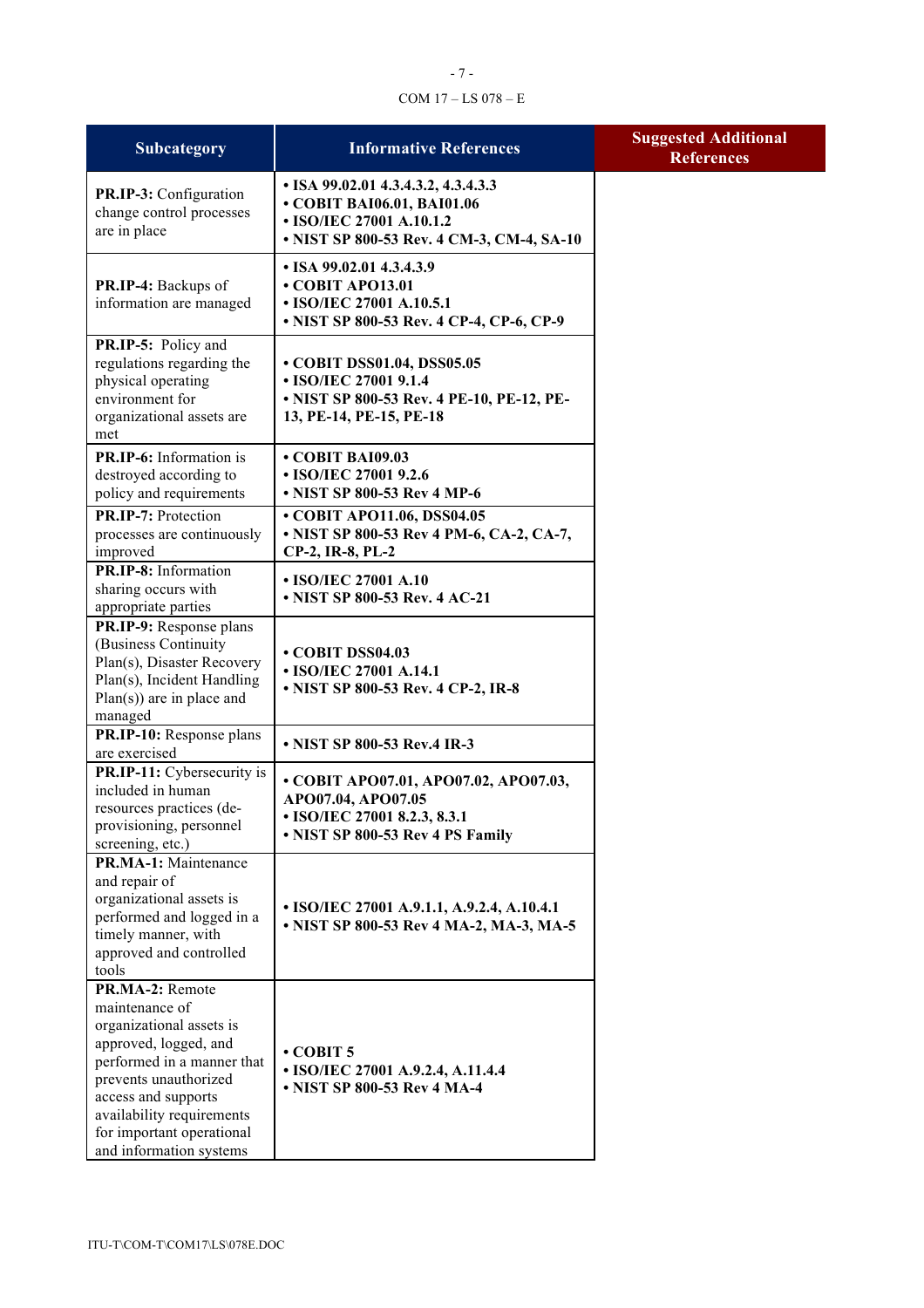## - 8 - COM 17 – LS 078 – E

| Subcategory                                                                                                | <b>Informative References</b>                                                                                                                                                                                                  | <b>Suggested Additional</b><br><b>References</b> |
|------------------------------------------------------------------------------------------------------------|--------------------------------------------------------------------------------------------------------------------------------------------------------------------------------------------------------------------------------|--------------------------------------------------|
| PR.PT-1: Audit and log<br>records are stored in<br>accordance with audit<br>policy                         | • ISA 99.02.01 4.3.3.3.9, 4.3.3.5.8, 4.3.4.4.7,<br>4.4.2.1, 4.4.2.2, 4.4.2.4<br>• COBIT APO11.04<br>• ISO/IEC 27001 A.10.10.1, A.10.10.3,<br>A.10.10.4, A.10.10.5, A.15.3.1<br>• NIST SP 800-53 Rev. 4 AU Family<br>CCS CSC 14 |                                                  |
| PR.PT-2: Removable<br>media are protected<br>according to a specified<br>policy                            | • COBIT DSS05.02, APO13.01<br>• ISO/IEC 27001 A.10.7<br>• NIST SP 800-53 Rev. 4 AC-19, MP-2, MP-4,<br><b>MP-5, MP-7</b>                                                                                                        |                                                  |
| PR.PT-3: Access to<br>systems and assets is<br>appropriately controlled                                    | $\cdot$ CCS CSC 6<br>• COBIT DSS05.02<br>• NIST SP 800-53 Rev 4 CM-7                                                                                                                                                           |                                                  |
| <b>PR.PT-4:</b><br>Communications networks<br>are secured                                                  | • COBIT DSS05.02, APO13.01<br>• ISO/IEC 27001 10.10.2<br>• NIST SP 800-53 Rev 4 AC-18<br>$\cdot$ CCS CSC 7                                                                                                                     |                                                  |
| PR.PT-5: Specialized<br>systems are protected<br>according to the risk<br>analysis (SCADA, ICS,<br>DLS)    | • COBIT APO13.01,<br>• NIST SP 800-53 Rev 4                                                                                                                                                                                    |                                                  |
| DE.AE-1: A baseline of<br>normal operations and<br>procedures is identified                                | • ISA 99.02.01 4.4.3.3<br>COBIT DSS03.01<br>• NIST SP 800-53 Rev. 4 AC-2, SI-3, SI-4,                                                                                                                                          |                                                  |
| and managed<br><b>DE.AE-2:</b> Detected events<br>are analyzed to understand<br>attack targets and methods | AT-3, CM-2<br>• NIST SP 800-53 Rev. 4 SI-4, IR-4                                                                                                                                                                               |                                                  |
| <b>DE.AE-3:</b> Cybersecurity<br>data are correlated from<br>diverse information<br>sources                | • NIST SP 800-53 Rev. 4 SI-4                                                                                                                                                                                                   |                                                  |
| DE.AE-4: Impact of<br>potential cybersecurity<br>events is determined                                      | • NIST SP 800-53 Rev. 4 IR-4, SI-4                                                                                                                                                                                             |                                                  |
| DE.AE-05: Incident alert<br>thresholds are created                                                         | • ISA 99.02.01 4.2.3.10<br>• NIST SP 800-53 Rev. 4 IR-4, IR-5, IR-9<br>• NIST SP 800-61 Rev 2                                                                                                                                  |                                                  |
| <b>DE.CM-1:</b> The network is<br>monitored to detect<br>potential cybersecurity<br>events                 | • COBIT DSS05.07<br>• ISO/IEC 27001 A.10.10.2, A.10.10.4,<br>A.10.10.5<br>• NIST SP 800-53 Rev. 4 CM-3, CA-7, AC-2,<br>IR-5, SC-5, SI-4<br>$\cdot$ CCS CSC 14, 16                                                              |                                                  |
| DE.CM-2: The physical<br>environment is monitored<br>to detect potential<br>cybersecurity events           | • NIST SP 800-53 Rev. 4 CM-3, CA-7, IR-5,<br>PE-3, PE-6, PE-20                                                                                                                                                                 |                                                  |
| DE.CM-3: Personnel<br>activity is monitored to<br>detect potential<br>cybersecurity events                 | • NIST SP 800-53 Rev. 4 AC-2, CM-3, CA-7                                                                                                                                                                                       |                                                  |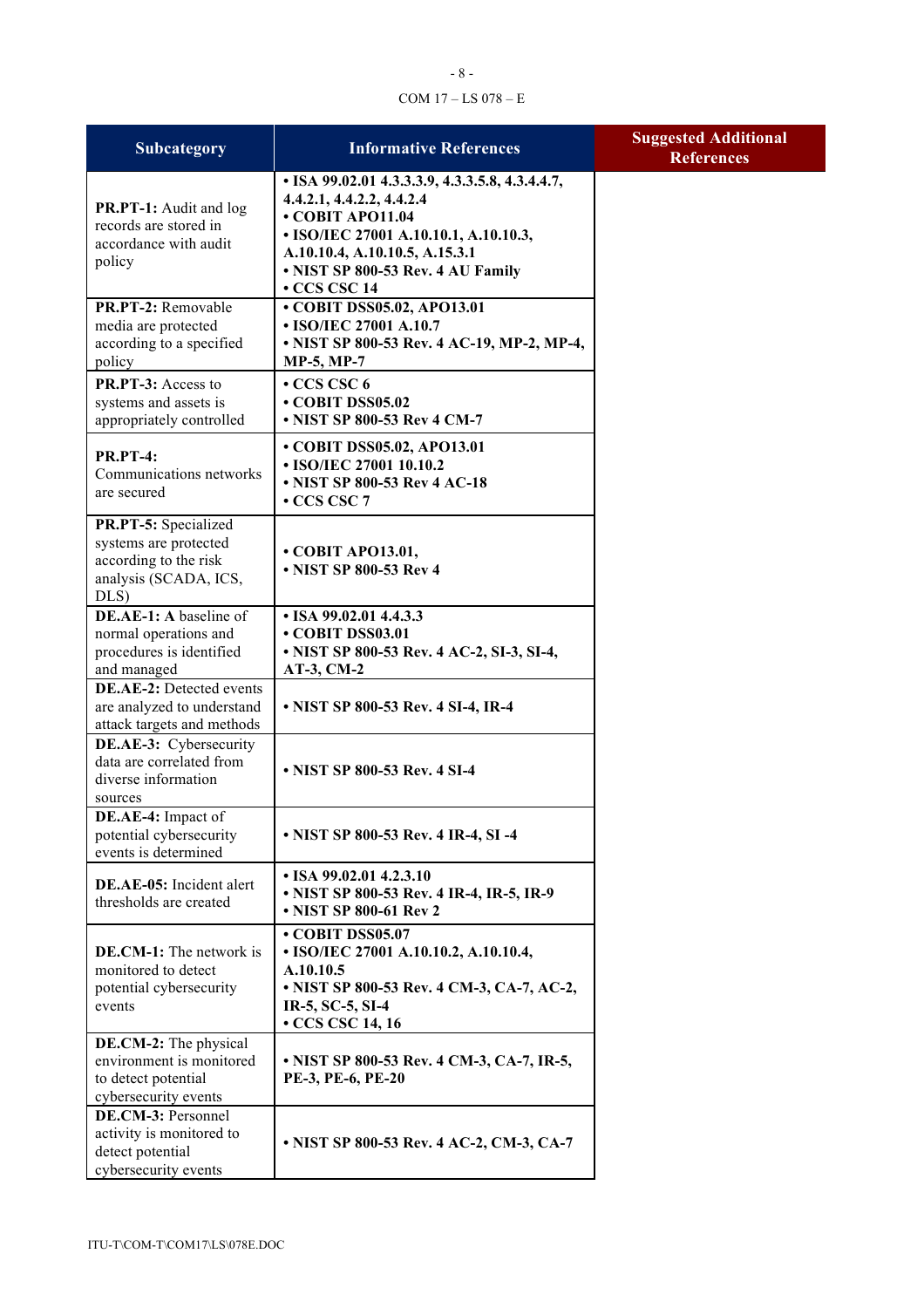# COM 17 – LS 078 – E

| <b>Subcategory</b>                                                                                                                                                                                              | <b>Informative References</b>                                                                                                          | <b>Suggested Additional</b><br><b>References</b>                                    |
|-----------------------------------------------------------------------------------------------------------------------------------------------------------------------------------------------------------------|----------------------------------------------------------------------------------------------------------------------------------------|-------------------------------------------------------------------------------------|
| <b>DE.CM-4:</b> Malicious code<br>is detected                                                                                                                                                                   | • COBIT DSS05.01<br>• ISO/IEC 27001 A.10.4.1<br>• NIST SP 800-53 Rev 4 SI-3<br>$\cdot$ CCS CSC 5                                       |                                                                                     |
| DE.CM-5: Unauthorized<br>mobile code is detected                                                                                                                                                                | • ISO/IEC 27001 A.10.4.2<br>• NIST SP 800-53 Rev 4 SC-18                                                                               |                                                                                     |
| DE.CM-6: External<br>service providers are<br>monitored<br>DE.CM-7: Unauthorized                                                                                                                                | • ISO/IEC 27001 A.10.2.2<br>• NIST SP 800-53 Rev 4 CA-7, PS-7, SI-4,<br><b>SA-4, SA-9</b><br>• NIST SP 800-53 Rev. 4 CM-3, CA-7, PE-3, |                                                                                     |
| resources are monitored<br>DE.CM-8: Vulnerability<br>assessments are performed                                                                                                                                  | PE-6, PE-20, SI-4<br>• NIST SP 800-53 Rev. 4 CM-3, CA-7, CA-8,<br>RA-5, SA-11, SA-12                                                   | <b>OVAL (Rec. ITU-T X.1526 --</b><br>Open vulnerability and<br>assessment language) |
| <b>DE.DP-1:</b> Roles and<br>responsibilities for<br>detection are well defined<br>to ensure accountability                                                                                                     | $\cdot$ ISA 99.02.01 4.4.3.1<br>COBIT DSS05.01<br>• NIST SP 800-53 Rev 4 IR-2, IR-4, IR-8<br>$\cdot$ CCS CSC 5                         |                                                                                     |
| <b>DE.DP-2:</b> Detection<br>activities comply with all<br>applicable requirements,<br>including those related to<br>privacy and civil liberties                                                                | $\cdot$ ISA 99.02.01 4.4.3.2<br>• NIST SP 800-53 Rev 4 CA-2, CA-7                                                                      |                                                                                     |
| DE.DP-3: Detection<br>processes are exercised to<br>ensure readiness                                                                                                                                            | $\cdot$ ISA 99.02.01 4.4.3.2<br>• NIST SP 800-53 Rev 4 PM-14                                                                           |                                                                                     |
| <b>DE.DP-4:</b> Event detection<br>information is<br>communicated to<br>appropriate parties                                                                                                                     | • NIST SP 800-53 Rev. 4 CP-2, IR-8                                                                                                     |                                                                                     |
| <b>DE.DP-5: Detection</b><br>processes are continuously<br>improved                                                                                                                                             | • COBIT APO11.06, DSS04.05<br>• NIST SP 800-53 Rev 4 PM-6, CA-2, CA-7,<br>CP-2, IR-8, PL-2                                             |                                                                                     |
| <b>RS.PL-1:</b> Response plan is<br>implemented during or<br>after an event                                                                                                                                     | $\cdot$ ISA 99.02.01 4.3.4.5.1<br>• NIST SP 800-53 Rev. 4 CP-10, IR-4<br>$\cdot$ CCS CSC 18                                            |                                                                                     |
| RS.CO-1: Personnel know<br>their roles and order of<br>operations when a response<br>is needed                                                                                                                  | • ISO/IEC 27001 A.13.2.1<br>• ISA 99.02.01 4.3.4.5.2, 4.3.4.5.3, 4.3.4.5.4<br>• NIST SP 800-53 Rev 4 CP-2, IR-8                        |                                                                                     |
| RS.CO-2: Events are<br>reported consistent with<br>established criteria                                                                                                                                         | • ISO/IEC 27001 A.13.1.1, A.13.1.2<br>• ISA 99.02.01 4.3.4.5.5<br>• NIST SP 800-53 Rev 4 IR-6, IR-8                                    |                                                                                     |
| <b>RS.CO-3:</b><br>Detection/response<br>information, such as<br>breach reporting<br>requirements, is shared<br>consistent with response<br>plans, including those<br>related to privacy and civil<br>liberties | • ISO/IEC 27001 A.10                                                                                                                   |                                                                                     |